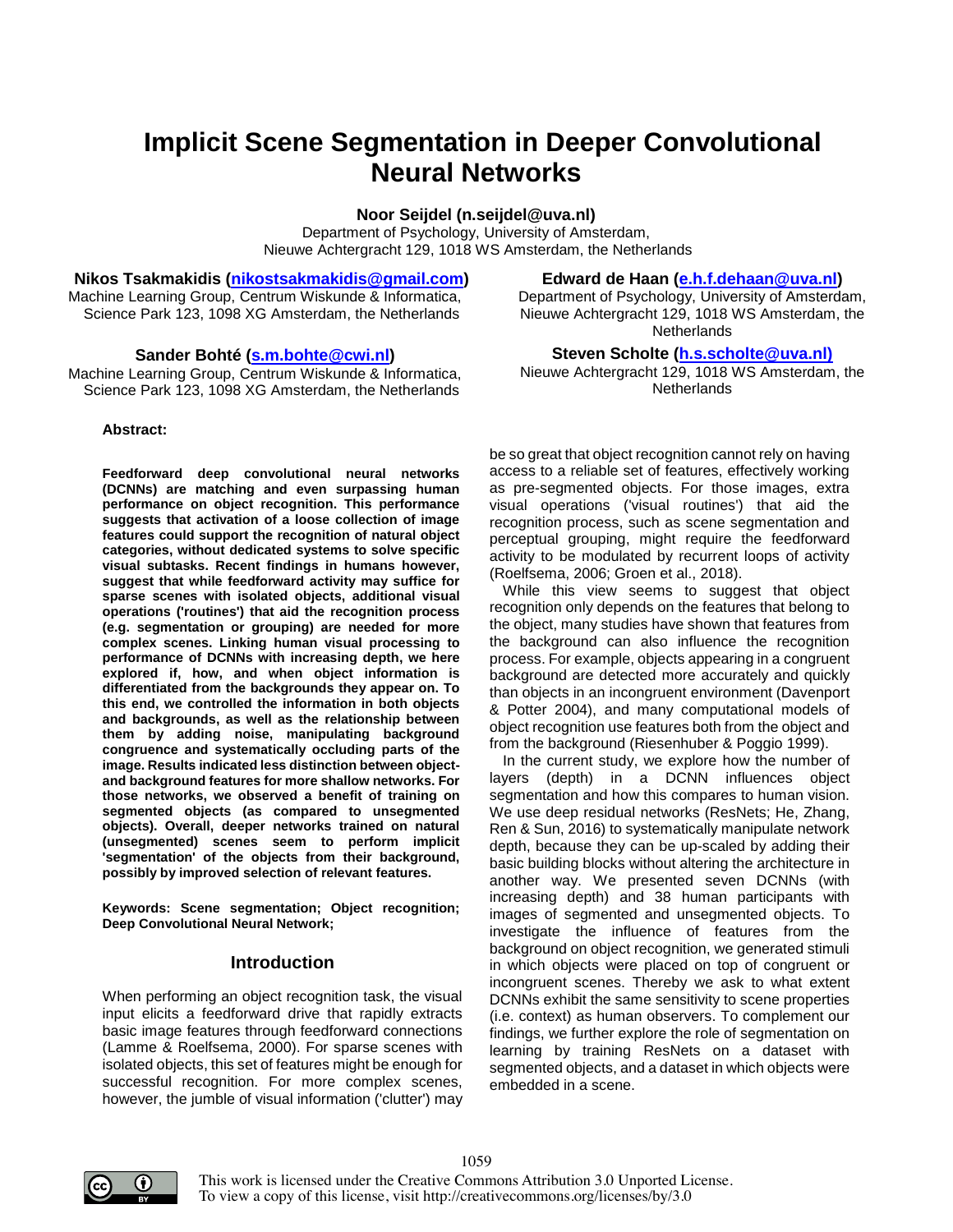## **Experiment 1: background congruence**

### **Methods**

**Stimuli** Images of 27 different object categories were generated by placing cut-out objects from the ImageNet validation set onto white (segmented), congruent and incongruent backgrounds. There were ten exemplars for every category, and backgrounds were sampled from the SUN2012 database (512x512 pixels, fullcolor). For each category, three congruent backgrounds were selected using the five most common places where this object was found within the database. Three incongruent backgrounds were manually chosen.

**Participants and networks** 38 participants (9 males) aged between 18 and 30 years (*M* = 22.03, *SD* = 3.02) took part in the experiment. To investigate the effect of depth on scene segmentation in DCNNs, tests were conducted on ResNets with increasing number of layers (10, 18, 34, 50, 101, 152), using the fb.resnet.torch implementation by Gross & Wilber (2016). Input images from the ImageNet dataset (Russakovsky et al., 2015) were 224x224 randomly cropped from a resized image using the scale and aspect ratio augmentation of Szegedy et al. (2015). Downsampling was done by stride-2 convolutions in the 3x3 layer of the first block in each stage (instead of the first 1x1 convolution) and weight decay was applied to all weights and biases (instead of just the weights of the convolution layers). ResNet-10 was trained on ImageNet with 1 GPU. We used pre-trained versions for the other ResNets.

#### **Human performance**

A repeated-measures ANOVA, with factor Background differentiated accuracy across the three conditions,  $F(2,74) = 366.2, p < .001, \eta$ <sup>2par</sup> = .91 (Figure 1D). Participants made fewer errors for segmented objects than for the congruent,  $t(37) = 15.655$ ,  $p < 0.001$ , and incongruent condition,  $t(37) = 27.6$ ,  $p < .001$ . Additionally, participants made fewer errors for congruent than for incongruent, t(37) = 9.376, *p* < .001 (Bonferroni corrected). Overall, results indicate that when a scene is glanced briefly (32 ms), objects are not (always) completely segregated from their background and semantic consistency information influences object perception.

### **Network performance**

For human participants, results indicated that features from the background influenced object perception. Do DCNNS show a similar pattern and how is this influenced by network depth?

Experiment 1 showed both a substantial overlap and difference in performance between human participants and DCNNs. Both were better in recognizing an object



Figure 1: Stimuli and experimental design. A) Exemplars of the 27 object categories. B) Stimuli were generated by placing the object onto white, congruent and incongruent backgrounds. C) Participants performed on an object recognition task. D) Human performance (% correct).



Figure 2: DCNN performance on the object recognition task. A) Top-5 performance of the different ResNets on segmented, congruent and incongruent images B) Top-5 performance after adding noise to the object, background, or both.

on a congruent versus an incongruent background. However, whereas human participants performed best in the segmented condition, DCNNs performed equally well (or better) for the congruent condition. Performance for the incongruent condition was lowest. This effect was particularly strong for more shallow networks.

To further investigate the degree to which the networks are using features from the object and/or background, we systematically occluded different parts of the image and evaluated the changes in activation of the correct class, before the softmax activation function (Zeiler & Fergus, 2014). We quantified the importance of features in the object vs. background by averaging the change across pixels belonging either to the object or the background. For this analysis, positive values indicate that pixels are helping classification (higher values indicating a higher importance). For example, figure 3A shows that the network is localizing the object in the scene, as the activity drops significantly when the object (china cabinet in this example) is occluded.

To evaluate whether deeper networks are better at localizing the objects in the scene, while ignoring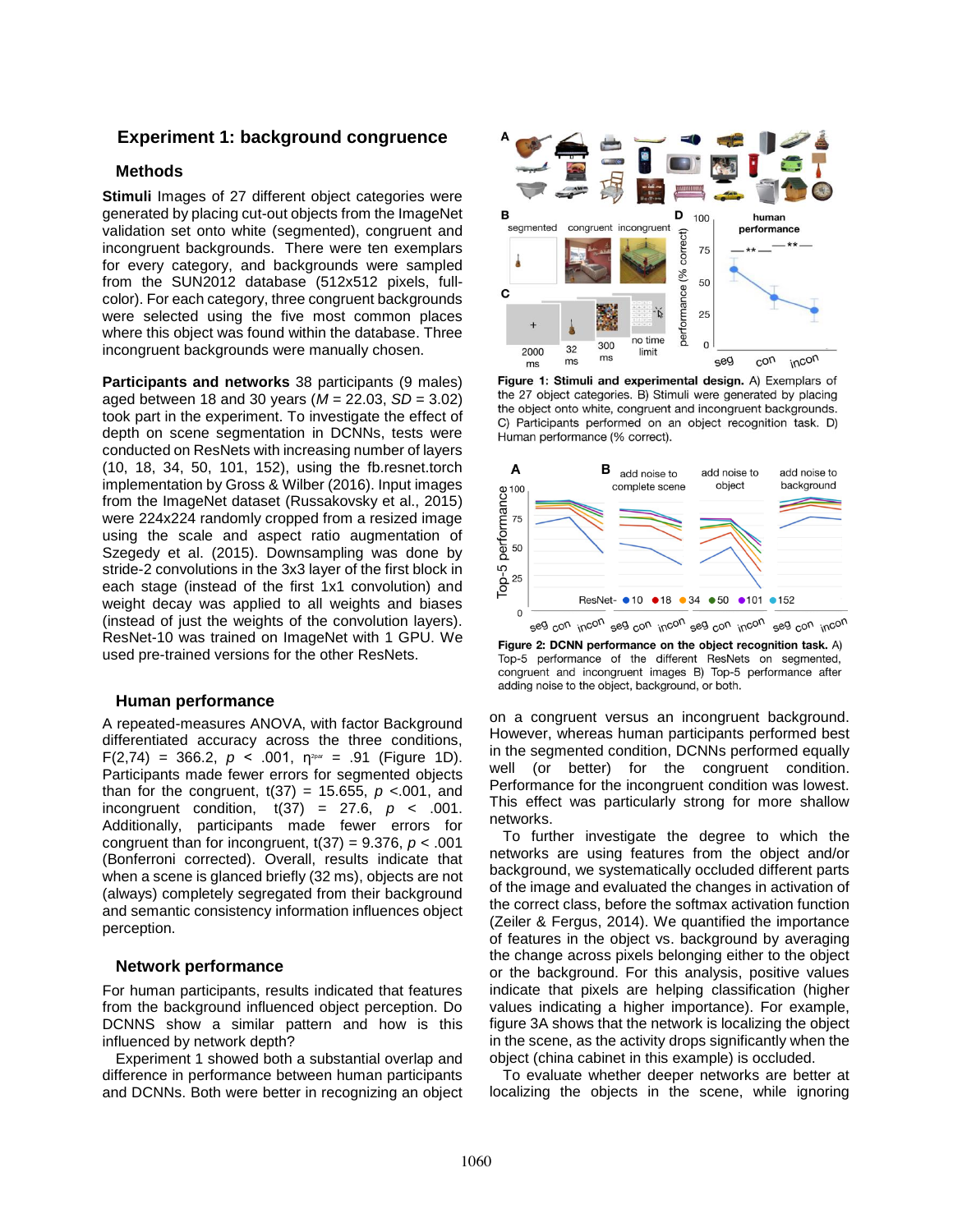

irrelevant background information, we computed the relative drop in performance when pixels of the background vs. pixels of the object were occluded. Results indicated a larger influence of background pixels on classification for more shallow networks, for all conditions. For those models, pixels from the object had a larger impact as well, for the segmented and congruent condition.

# **Experiment 2: Training**

Next, we investigated how training is influenced by network depth. If deeper networks indeed implicitly learn to segment object from background, we expect them to show a smaller difference in learning speed, when trained with segmented vs. unsegmented stimuli (as compared to shallow networks).

## **Methods**

**Stimuli** To train the models, images from 10 categories were selected from ImageNet. We used 10 categories to obtain a reasonable mixture of ease of computing and performance gradients that show a substantial difference from untrained to trained. With the selected images, we generated two training sets: one in which the objects were segmented, and one with the original images (objects embedded in scenes). Objects were segmented using a DCNN trained on the MS COCO dataset (Lin et al. 2014), using the Mask R-CNN method (He, Gkioxari, Dollár & Girshick, 2017). Images with object probability scores lower than 0.98 were discarded, to minimize the risk of selecting wrongly classified or low quality images. Images were resized to 128x128 pixels. In total, the set contained ~9000 images, 80% was used for training, 20% was used for validation.

Figure 3: Systematic occlusion of parts of the image. A) Examples where  $W\Theta$ occluded different portions of the scene, and visualize how the classifier output for the correct class changed (before the softmax activation function). Images were occluded by a gray patch of 128x128 pixels, sliding across the image in 30 pixel steps. B) The relative change in activation *(compared* to the original image), after occluding pixels of either the object or the background, for the different conditions (seamented, congruent, incongruent). Error bars represent 1 SEM.

**Networks** As in experiment 1, we used ResNets with increasing number of layers (6, 10, 18, and 34). Deeper networks generated overfitting problems and were not included.

#### **Network convergence**

Accuracy of the ResNets was evaluated after each epoch (100 total) on the validation set. Results indicated a higher classification accuracy in the early stages of training for the networks trained on segmented objects, compared to those trained on unsegmented objects (Figure 4A). Additionally, these networks converged (accuracy constant >10 epochs) in less epochs. In later epochs, accuracy between the two types of networks was similar. Shallow networks trained on segmented stimuli converged earlier than those trained on unsegmented stimuli. The difference in epochs until convergence decreased as the network depth increased. These results confirm that networks need to learn to segment objects from their background for optimal performance.

## **Discussion**

Classic models of grouping and segmentation presume an explicit process in which certain elements of an image are grouped, whilst other are segregated from each other, by a labelling process. Our results from behavioral experiments with segmented and unsegmented objects indicate that recognition can take place without an explicit segmentation step. Furthermore, we show that segmentation can, and for DCNNs does, arise implicitly as a function of network depth.